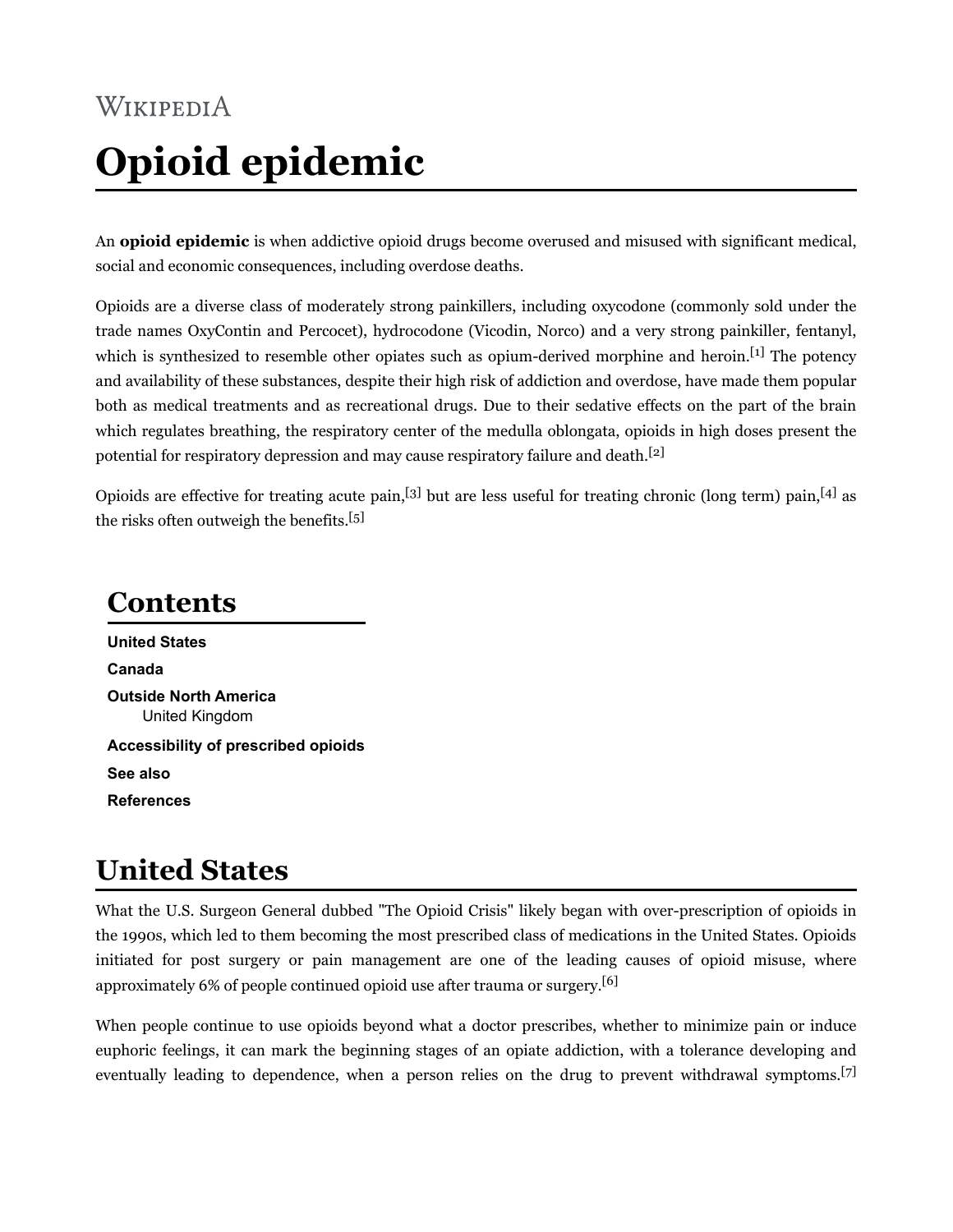Writers have pointed to a widespread desire among the public to find a pill for any problem, even if a better solution might be a lifestyle change, such as exercise, improved diet, and stress reduction.[8][9][10] Opioids are relatively inexpensive, and alternative interventions, such as physical therapy, may not be affordable.[11]

In the late 1990s, around 100 million people or a third of the U.S. population were estimated to be affected by chronic pain. This led to a push by drug companies and the federal government to expand the use of painkilling opioids.<sup>[12]</sup> In addition to this, organizations like the Joint Commission began to push for more attentive physician response to patient pain, referring to pain as the fifth vital sign. This exacerbated the already increasing number of



overdose deaths from all opioid drugs

opioids being prescribed by doctors to patients.[13] Between 1991 and 2011, painkiller prescriptions in the U.S. tripled from 76 million to 219 million per year, and as of 2016 more than 289 million prescriptions were written for opioid drugs per year.[14]:43

Mirroring the growth of opioid pain relievers prescribed is an increase in the admissions for substance abuse treatments and opioid-related deaths. This illustrates how legitimate clinical prescriptions of pain relievers are being diverted through an illegitimate market, leading to misuse, addiction, and death.<sup>[15]</sup> With the increase in volume, the potency of opioids also increased. By 2002, one in six drug users were being prescribed drugs more powerful than morphine; by 2012, the ratio had doubled to one-in-three.<sup>[12]</sup> The most commonly prescribed opioids have been oxycodone and hydrocodone.

The epidemic has been described as a "uniquely American problem".[16] The structure of the US healthcare system, in which people not qualifying for government programs are required to obtain private insurance, favors prescribing drugs over more expensive therapies. According to Professor Judith Feinberg, "Most insurance, especially for poor people, won't pay for anything but a pill."[17] Prescription rates for opioids in the US are 40 percent higher than the rate in other developed countries such as Germany or Canada.[18] While the rates of opioid prescriptions increased between 2001 and 2010, the prescription of non-opioid pain relievers (aspirin, ibuprofen, etc.) decreased from  $38\%$  to 29% of ambulatory visits in the same time period, [19] and there has been no change in the amount of pain reported in the U.S.[20] This has led to differing medical opinions, with some noting that there is little evidence that opioids are effective for chronic pain not caused by cancer. [21]

#### Canada

In 1993, an investigation by the chief coroner in British Columbia identified an "inordinately high number" of drug-related deaths, of which there were 330. By 2017 there were 1473 deaths in British Columbia and in 3996 deaths in Canada as a whole.<sup>[22]</sup>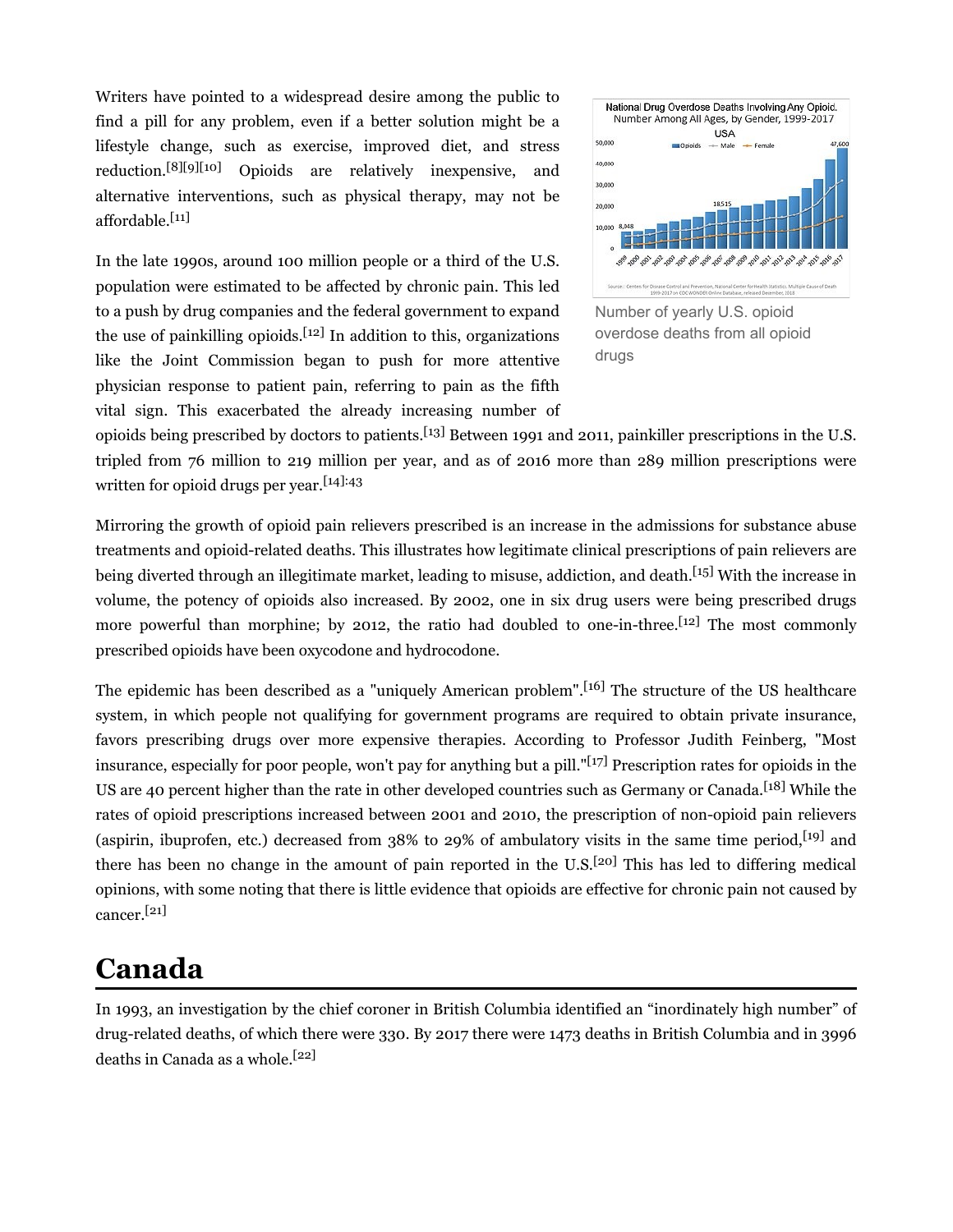Canada followed the United States as the second highest per capita user of prescription opioids in 2015.[23] In Alberta, emergency department visits as a result of opiate overdose rose 1,000% in the previous five years. The Canadian Institute for Health Information found that while a third of overdoses were intentional overall, among those ages  $15-24$  nearly half were intentional.<sup>[24]</sup> In 2017 there were 3,987 opioid-related deaths in Canada, 92% of these deaths being unintentional. The number of deaths involving fentanyl or fentanyl analogues increased by 17% compared to 2016.[25]

North America's first safe injection site, Insite, opened in the Downtown Eastside (DTES) neighborhood of Vancouver in 2003. Safe injection sites are legally sanctioned, medically supervised facilities in which individuals are able to consume illicit recreational drugs, as part of a harm reduction approach towards drug problems which also includes information about drugs and basic health care, counseling, sterile injection equipment, treatment referrals, and access to medical staff, for instance in the event of an overdose. Health Canada has licensed 16 safe injection sites in the country.[26] In Canada, about half of overdoses resulting in hospitalization were accidental, while a third were deliberate overdoses.<sup>[24]</sup>

OxyContin was removed from the Canadian drug formulary in  $2012^{[27]}$  and medical opioid prescription was reduced, but this led to an increase in the illicit supply of stronger and more dangerous opioids such as fentanyl and carfentanil. In 2018 there were around 1 million users at risk from these toxic opioid products. In Vancouver Dr. Jane Buxton of the British Columbia Centre for Disease Control joined the take home naloxone program Take-home\_naloxone\_program in 2012 to provide at risk individuals medication that quickly reverses the effects of an overdose from opioids.[28]

#### Outside North America

Approximately 80 percent of the global pharmaceutical opioid supply is consumed in the United States.<sup>[29]</sup> It has also become a serious problem outside the U.S., mostly among young adults.<sup>[30]</sup> The concern not only relates to the drugs themselves, but to the fact that in many countries doctors are less trained about drug addiction, both about its causes or treatment.<sup>[20]</sup> According to an epidemiologist at Columbia University: "Once pharmaceuticals start targeting other countries and make people feel like opioids are safe, we might see a spike [in opioid abuse]. It worked here. Why wouldn't it work elsewhere?"[20]

Most deaths worldwide from opioids and prescription drugs are from sexually transmitted infections passed through shared needles. This has led to a global initiative of needle exchange programs (http://www.gmhc.or g/files/editor/file/gmhc\_intl\_seps.pdf) and research into the varying needle types carrying STIs. In Europe, prescription opioids accounted for three-quarters of overdose deaths among those between ages 15 and 39.[30] Some worry that the epidemic could become a worldwide pandemic if not curtailed.<sup>[20]</sup> Prescription drug abuse among teenagers in Canada, Australia, and Europe were comparable to U.S. teenagers.[20] In Lebanon and Saudi Arabia, and in parts of China, surveys found that one in ten students had used prescription painkillers for non-medical purposes. Similar high rates of non-medical use were found among the young throughout Europe, including Spain and the United Kingdom.<sup>[20]</sup>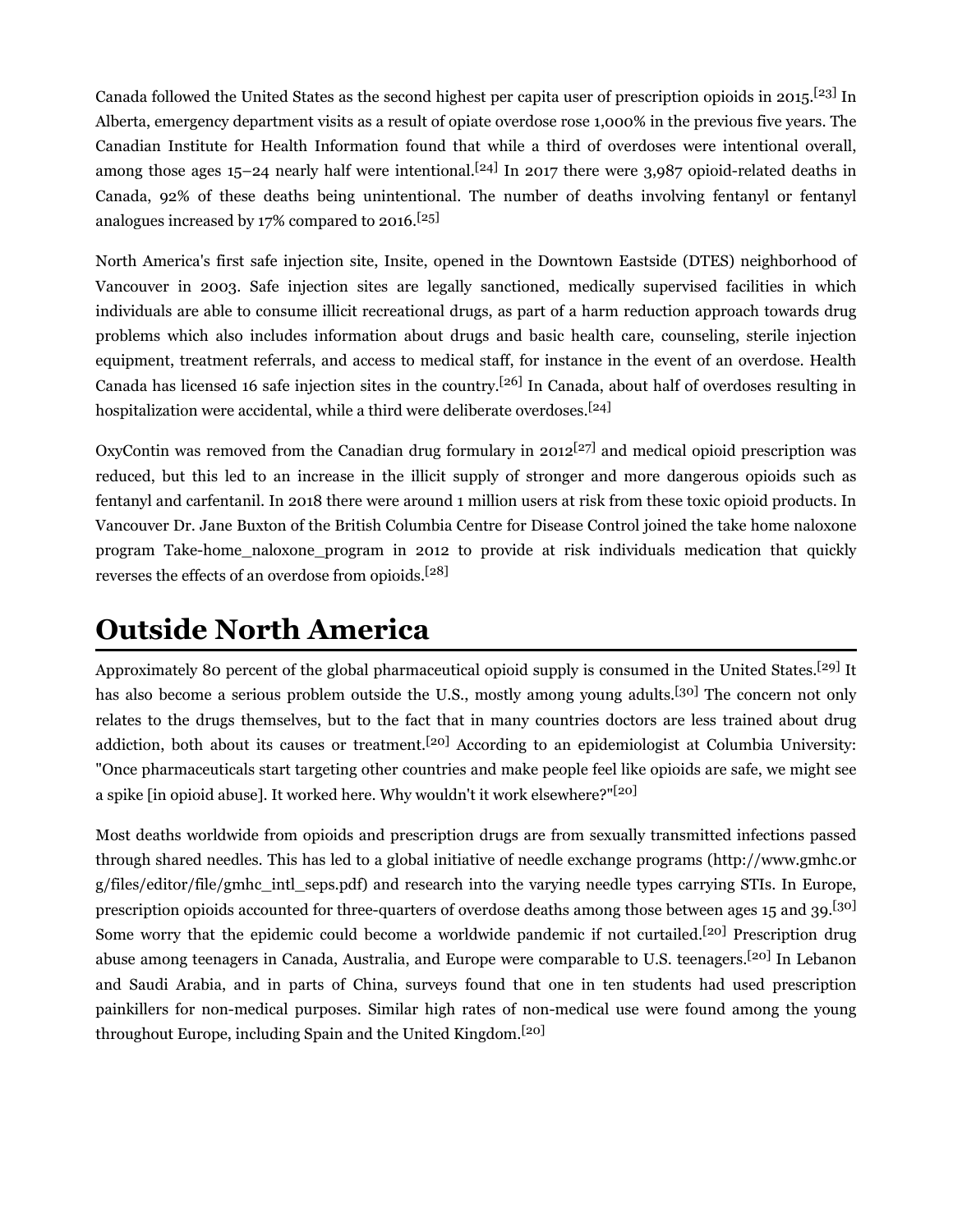While strong opiates are heavily regulated within the European Union, there is a "hidden addiction" with codeine. Codeine, though a mild painkiller, is converted into morphine in the liver<sup>[31]</sup>. "'It's a hidden addiction,' said Dr Michael Bergin of Waterford Institute of Technology, Ireland. 'Codeine abuse affects people with diverse profiles, from children to older people across all social classes.'"[31]

#### United Kingdom

From January to August 2017, there were 60 fatal overdoses of fentanyl in the UK.<sup>[32]</sup> Opioid prescribing in English general practice mirrors general geographical health inequalities.[33] In July 2019 two Surrey GPs working for a Farnham-based online pharmacy were suspended by the General Medical Council for prescribing opioids online without appropriate safeguards.[34] Scotland has a drug mortality rate of 175 per million population aged 15 to 64, by far the worst in Europe.<sup>[35]</sup> Public Health England reported in September 2019 that half the patients using strong painkillers, antidepressants and sleeping tablets had been on them for more than a year, which was generally longer than was "clinically" appropriate and where the risks could outweigh the benefits. They found that problems in the UK were less than in most comparable countries, [36] but there were 4,359 deaths related to drug poisoning, largely opiods, in England and Wales in 2018 the highest number recorded since  $1993$ <sup>[37]</sup>

Public Health England reported in September 2019 that 11.5 million adults in England had been prescribed benzodiazepines, Z-drugs, gabapentinoids, opioids or antidepressants in the year ending March 2018. Half of these had been prescribed for at least a year. About 540,000 had been prescribed opioids coninously for 3 years or more. Prescribing of opioids and Z-drugs had decreased, but antidepressants and gabapentinoids had increased, gabapentinoids by 19% between 2015 and 2018 to around 1.5 million.[38]

# Accessibility of prescribed opioids

The worry surrounding the potential of a worldwide pandemic has affected opioid accessibility in countries around the world. Approximately 25.5 million people per year, including 2.5 million children, die without pain relief worldwide, with many of these cases occurring in low and middle-income countries. The current disparity in accessibility to pain relief in various countries is significant. The U.S. produces or imports 30 times as much pain relief medication as it needs while low-income countries such as Nigeria receive less than 0.2% of what they need, and 90% of all the morphine in the world is used by the world's richest 10%.[39]

America's opioid epidemic has resulted in an "opiophobia" that is stirring conversations among some Western legislators and philanthropists about adopting a "war on drugs rhetoric" to oppose the idea of increasing opioid accessibility in other countries, in fear of starting similar opioid epidemics abroad.[40] The International Narcotics Control Board (INCB), a monitoring agency established by the U.N. to prevent addiction and ensure appropriate opioid availability for medical use, has written model laws limiting opioid accessibility that it encourages countries to enact. Many of these laws more significantly impact low-income countries; for instance, one model law ruled that only doctors could supply opioids, which limited opioid accessibility in poorer countries that had a scarce number of doctors.[41]

In 2018, deputy head of China's National Narcotics Commission Liu Yuejin criticized the U.S. market's role in driving opioid demand.[42]